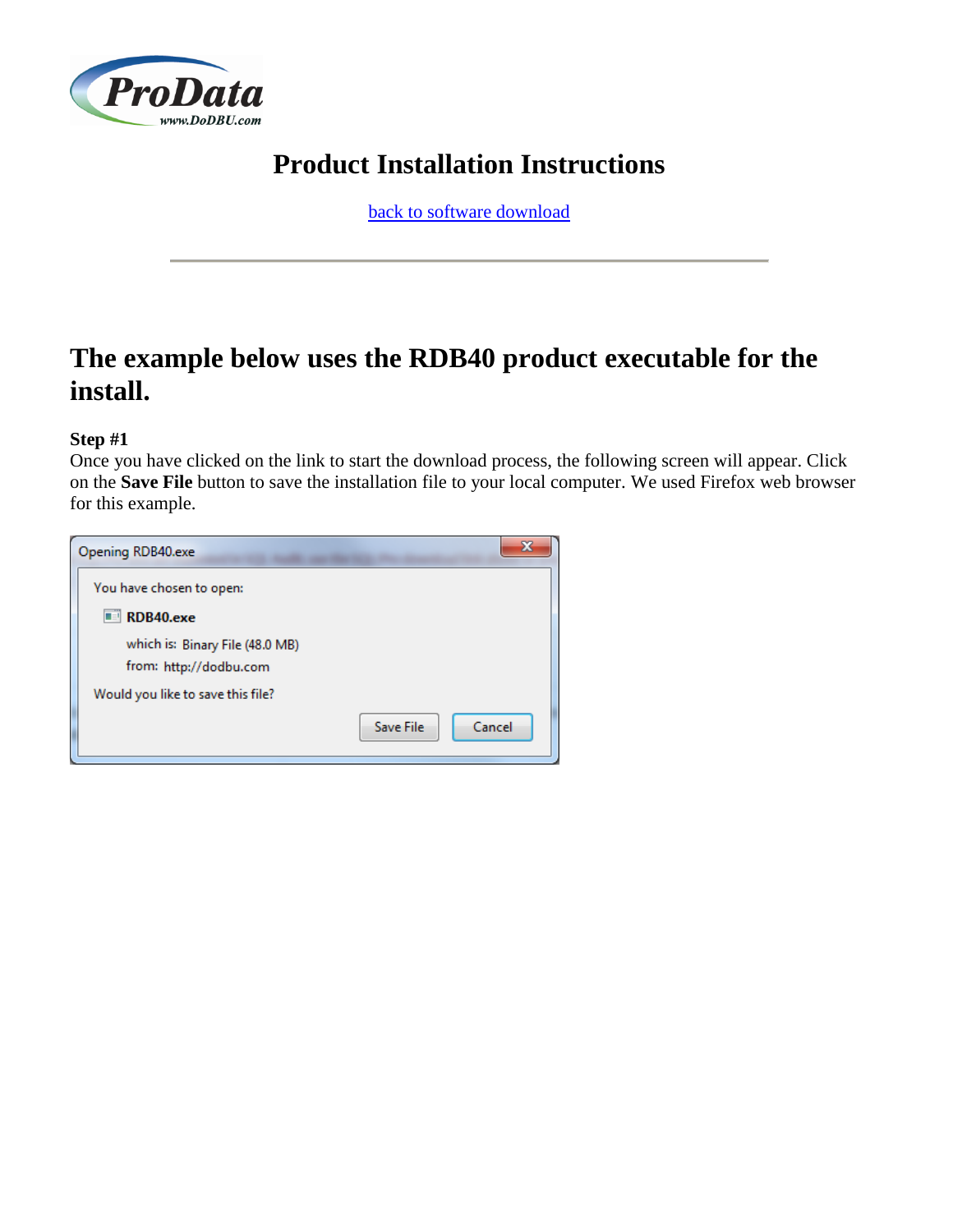Once you have clicked on the **Save File** button, choose the directory to which you would like to store the product executable .exe file.

| Enter name of file to save to                               |                                                | $\mathbf{x}$                         |
|-------------------------------------------------------------|------------------------------------------------|--------------------------------------|
|                                                             | « Documents > DBUDownload                      | Search DBUDownload<br>$+$<br>α<br>۰I |
| Organize $\blacktriangledown$                               | New folder                                     | 雕                                    |
| <b>X</b> Favorites<br>Desktop<br>Ξ                          | <b>Documents library</b><br><b>DBUDownload</b> | Arrange by: Folder ▼                 |
| <b>L</b> Download<br>圖 Recent Pla                           |                                                | No items match your search.          |
| Libraries<br>Document<br>Music<br><b>Pictures</b><br>Videos |                                                |                                      |
| File name:                                                  | RDB40.exe                                      | ▼                                    |
| Save as type:                                               | Binary File (*.exe)                            | ▼                                    |
| <b>Hide Folders</b>                                         |                                                | Cancel<br>Save                       |

# **Step #3**

Once you have clicked the Save button, the installation file will be downloaded to your local computer. Please be patient during this process.

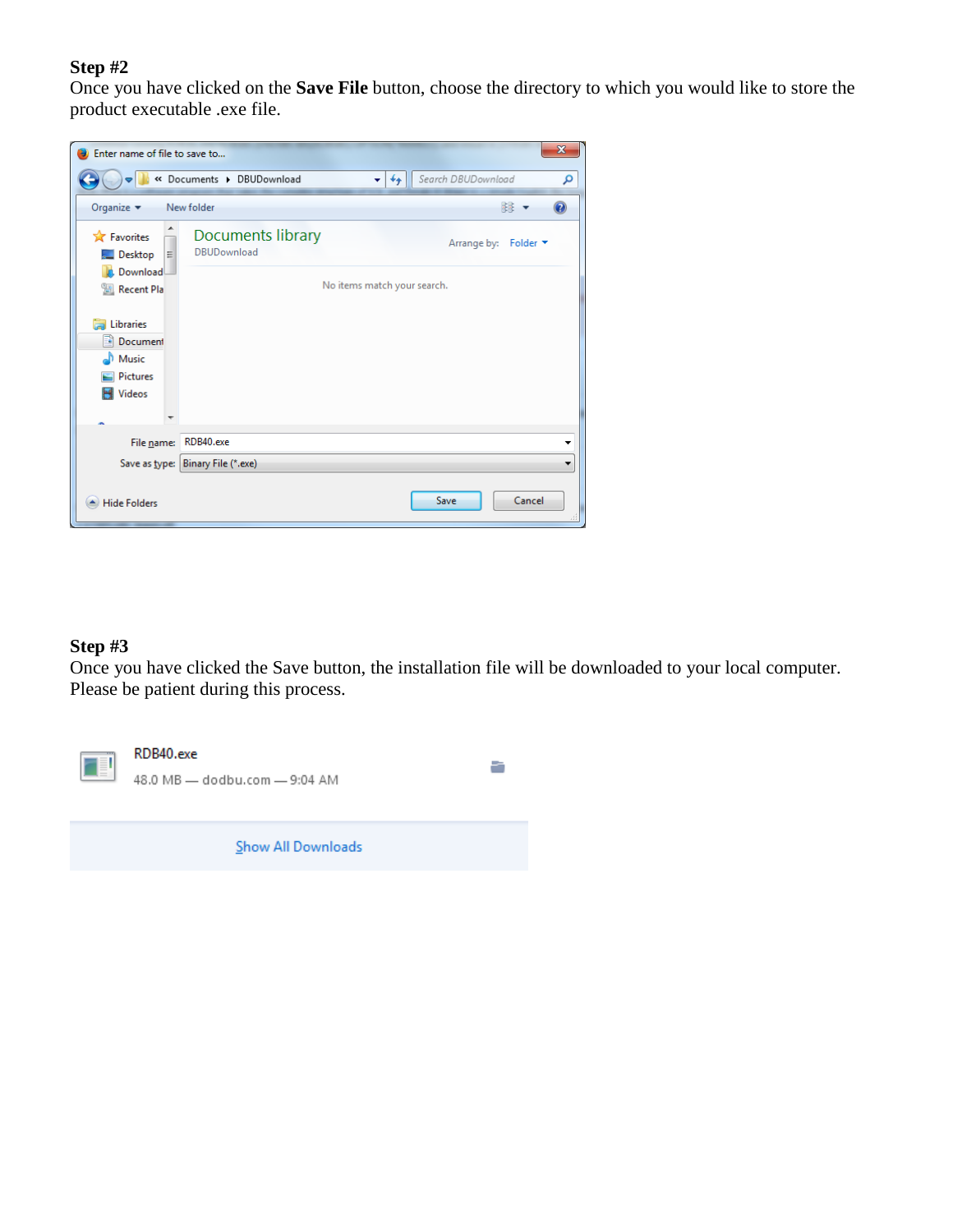Once the installation file has been completely downloaded, locate the Product Installer .exe on your computer and double-click the .exe file to begin installation.

|  |                          | File Edit View History Bookmarks Tools Help |           |  |
|--|--------------------------|---------------------------------------------|-----------|--|
|  | ProData - IBM i Software | ×                                           | Downloads |  |
|  |                          | Firefox about: downloads                    |           |  |
|  |                          |                                             |           |  |
|  | RDB40.exe                | 48.0 MB - dodbu.com - 9:04 AM               |           |  |

Click **Run** to start the RDB40 installation.

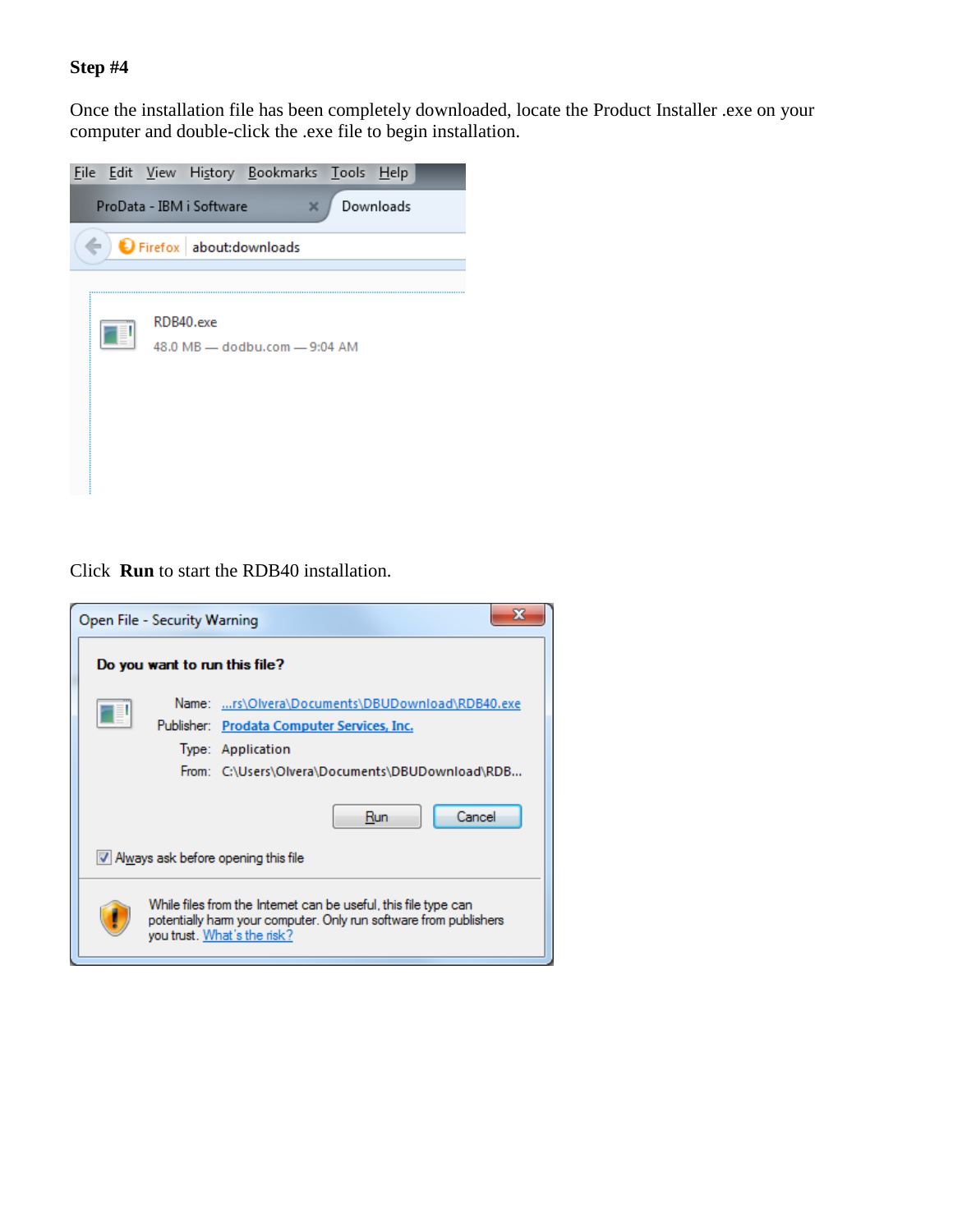A splash screen will appear and a series of notices informing you of the process being performed. After which the following screen should appear. Click the **Next** button to continue the installation process.



#### **Step #6**

Read the *License and Service Agreement* and upon accepting the agreement, click the "I accept the agreement" radio button and click **Next** to continue the installation process.

| Setup - RDB40                                                                                                                                             | x<br>-9 |
|-----------------------------------------------------------------------------------------------------------------------------------------------------------|---------|
| <b>License Agreement</b><br>Please read the following important information before continuing.                                                            |         |
| Please read the following License Agreement. You must accept the terms of this<br>agreement before continuing with the installation.                      |         |
| ProData RDBConnect for IBM i                                                                                                                              | ▴       |
| Copyright (C) 2016 ProData Computer Services, Inc.                                                                                                        |         |
| ProData Computer Services, Inc.                                                                                                                           |         |
| Software License Agreement                                                                                                                                |         |
| Warning: ProData Computer Service, Inc. ("Licensor") is willing to License<br>the enclosed software to you only upon the condition that you accept all of |         |
| <sup>O</sup> I accept the agreement                                                                                                                       |         |
| I do not accept the agreement                                                                                                                             |         |
| $Back$<br>Next                                                                                                                                            | Cancel  |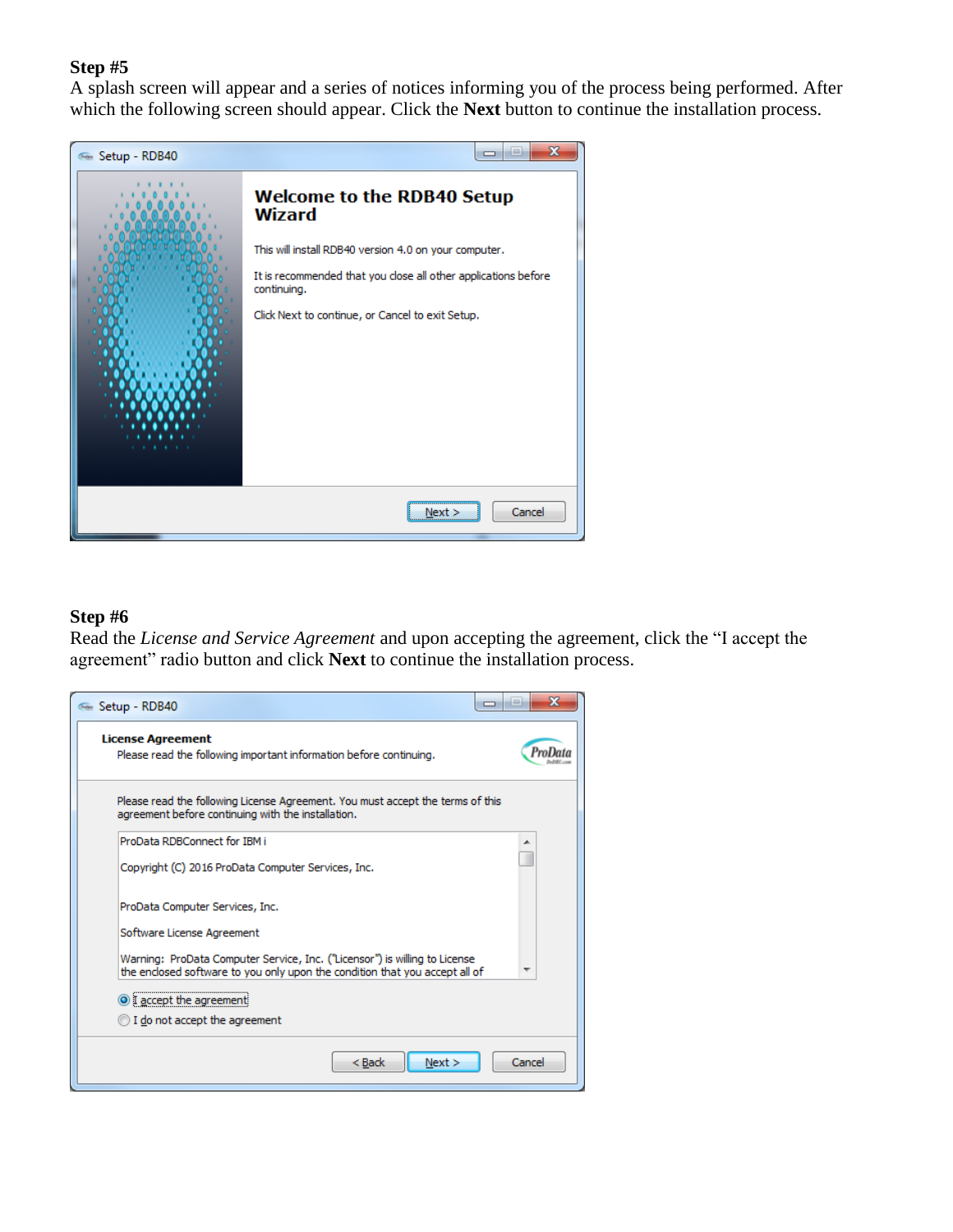Select the software type you want to install.

- IBM i Machine Install RDBConnect on a IBM i Machine (AS/400) host.
- PC Component Install RDBConnect service on a windows PC (Windows 7 or above) to transfer data using ODBC driver. Additional ODBC configuration required for this option.

| ← Setup - RDB40                                                                                                                           | i.     |
|-------------------------------------------------------------------------------------------------------------------------------------------|--------|
| <b>Select Components</b><br>Which components should be installed?                                                                         |        |
| Select the components you want to install; clear the components you do not want to<br>install. Click Next when you are ready to continue. |        |
| <b>Full installation</b><br>All                                                                                                           |        |
| <b>IBM i Machine</b><br>PC Component<br>i                                                                                                 |        |
|                                                                                                                                           |        |
|                                                                                                                                           |        |
|                                                                                                                                           |        |
| Current selection requires at least 1.5 MB of disk space.                                                                                 |        |
| $Back$<br>Next >                                                                                                                          | Cancel |

#### **Step #8**

Type the IBM i (AS/400) host **IP** where you wish to install RDBConnect, type a valid **User Profile** and **Password** for the IBM i (AS/400) host computer you are connected to in the space provided. Then click **Next** to continue the installation process.

| Setup - RDB40                                                  |        | $\mathbf{x}$<br>$\Box$ $\Box$ |
|----------------------------------------------------------------|--------|-------------------------------|
| <b>Remote Server Information</b><br>Install software on IBM i  |        |                               |
| Please specify your name and password, then click Next.<br>IP: |        |                               |
| User:                                                          |        |                               |
| Password:                                                      |        |                               |
|                                                                |        |                               |
|                                                                |        |                               |
| $Back$                                                         | Next > | Cancel                        |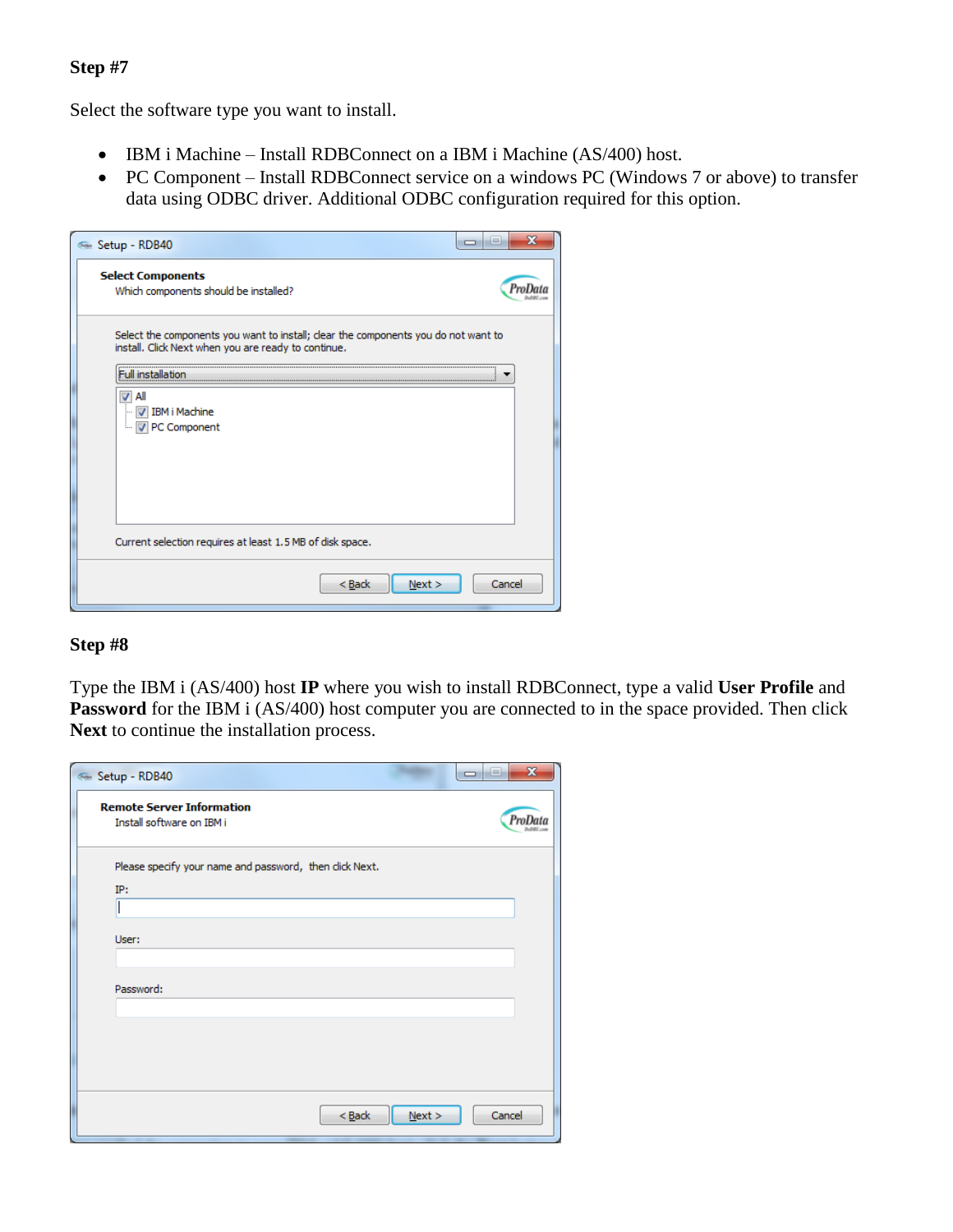The installation process requires a connection being established to your IBM i (AS/400) host computer.

Once you have verified the connection to your IBM i (AS/400) host, click the **Next** button to continue the installation process.

Note: This installation requires that your PC has an active network connection to your IBM i and that the FTP server on the IBM i is active. You must activate the FTP server on your IBM i by running "\*STRTCPSRV \*FTP" from a command line.

Note: Installation of RDB requires \*IOSYSCFG authority.

A subsystem description called RDBSBS will be created and started during the installation process. More information about RDBSBS can be found at the following link: [http://www.dodbu.com/documentation/RDB\\_Connect.pdf](http://www.dodbu.com/documentation/RDB_Connect.pdf)

### **Step #10**

A connection test will be performed against the IP Address, User ID and Password on the IBM i (AS/400) host computer. This screen will disappear once a connection has been established.

| Installation Progress - ProData Computer Services, Inc. |  |  |  |
|---------------------------------------------------------|--|--|--|
| Establishing connection                                 |  |  |  |
|                                                         |  |  |  |

## **Step #11**

If you selected PC Component, this screen will appear to install the RDBConnect shortcuts. Click **Next** to continue installation.

| Setup - RDB40                   |                                                                                      | $\mathbf{x}$<br>He i<br>$\Box$ |
|---------------------------------|--------------------------------------------------------------------------------------|--------------------------------|
| <b>Select Start Menu Folder</b> | Where should Setup place the program's shortcuts?                                    |                                |
|                                 | Setup will create the program's shortcuts in the following Start Menu folder.        |                                |
|                                 | To continue, dick Next. If you would like to select a different folder, dick Browse. |                                |
| ProData                         |                                                                                      | Browse                         |
|                                 |                                                                                      |                                |
|                                 |                                                                                      |                                |
|                                 |                                                                                      |                                |
|                                 |                                                                                      |                                |
|                                 |                                                                                      |                                |
|                                 |                                                                                      |                                |
|                                 | $Back$                                                                               | Next ><br>Cancel               |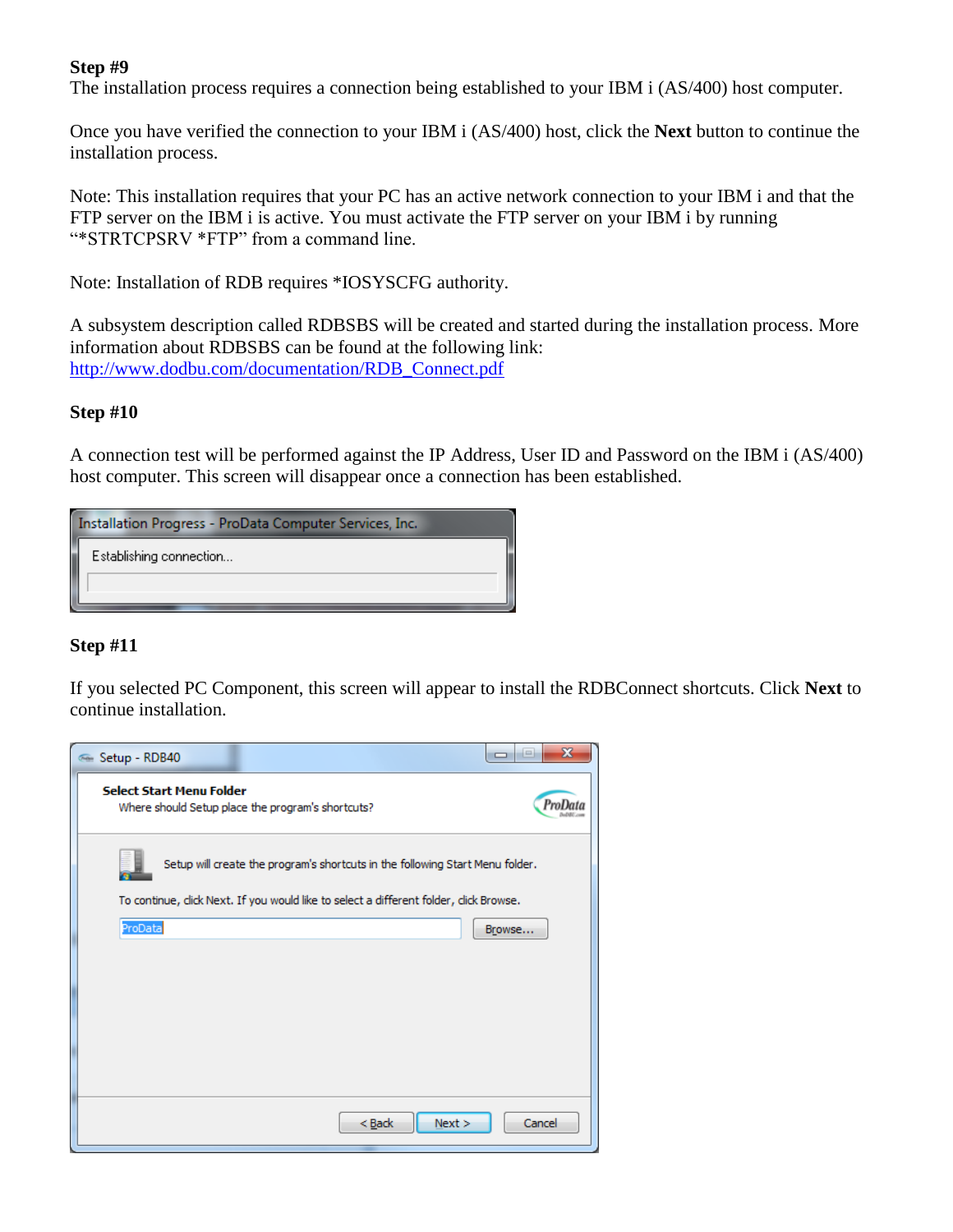**Note:** A windows service program will be automatically created and started after the installation is complete if the PC Component checkbox was selected.

| <b>Services</b>             |                                                              |                                                                                                                                                                             |                    |                    |                                                | $\Box$<br>$\Box$                                                      |
|-----------------------------|--------------------------------------------------------------|-----------------------------------------------------------------------------------------------------------------------------------------------------------------------------|--------------------|--------------------|------------------------------------------------|-----------------------------------------------------------------------|
| Action<br>View<br>File<br>Œ | Help<br>爾<br>$\blacksquare$<br>$\triangleright$              |                                                                                                                                                                             |                    |                    |                                                |                                                                       |
| Services (Local)            | $\Omega$ .<br>Services (Local)                               |                                                                                                                                                                             |                    |                    |                                                |                                                                       |
|                             | <b>RDBService</b>                                            | Name                                                                                                                                                                        | <b>Description</b> | <b>Status</b>      | Startup Type                                   | Log On As                                                             |
|                             | Stop the service<br>Pause the service<br>Restart the service | Problem Reports a This service<br>Program Compati This service  Started<br><b>Co.</b> Protected Storage                                                                     | Provides pr        |                    | Manual<br>Automatic<br>Manual<br>Manual        | Local Syste<br>Local Syste<br>Local Syste<br><b>Local Service</b>     |
|                             |                                                              | . Quality Windows  Quality Win<br><b>RDBService</b>                                                                                                                         |                    | Started<br>Started | Automatic                                      | Local Syste                                                           |
|                             |                                                              | Remote Access A Creates a co<br>Remote Access C Manages di Started<br>Remote Desktop  Remote Des Started<br>Remote Desktop S Allows user<br>Remote Desktop S… Allows the r… |                    | Started<br>Started | Manual<br>Manual<br>Manual<br>Manual<br>Manual | Local Syste<br>Local Syste<br>Local Syste<br>Network S<br>Local Syste |

# **Step #12**

Click **Install** button to begin the installation process.

| - 8<br>Setup - RDB40                                                                                            | $\mathbf{x}$ |
|-----------------------------------------------------------------------------------------------------------------|--------------|
| <b>Ready to Install</b><br>Setup is now ready to begin installing RDB40 on your computer.                       |              |
| Click Install to continue with the installation, or click Back if you want to review or<br>change any settings. |              |
| <b>RDBConnect Installation:</b><br>10.1.1.204<br>qsecofr                                                        | ∸            |
| <b>Installation Mode:</b>                                                                                       |              |
|                                                                                                                 |              |
| ∢                                                                                                               |              |
| Install<br>$Back$                                                                                               | Cancel       |
|                                                                                                                 |              |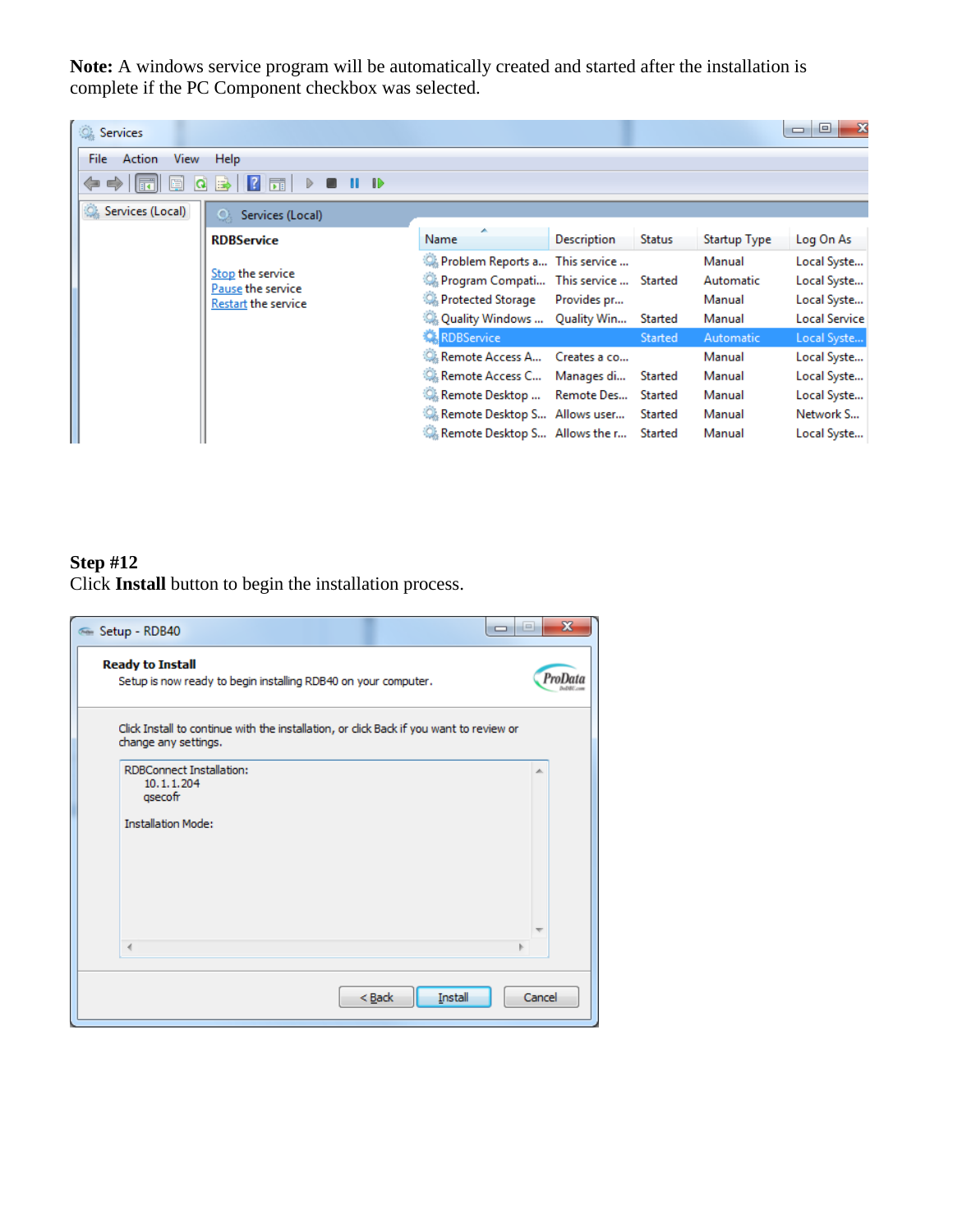The installation process will start.



### **Step #14**

This installation progress bar will close after it completes the installation process on the host machine.